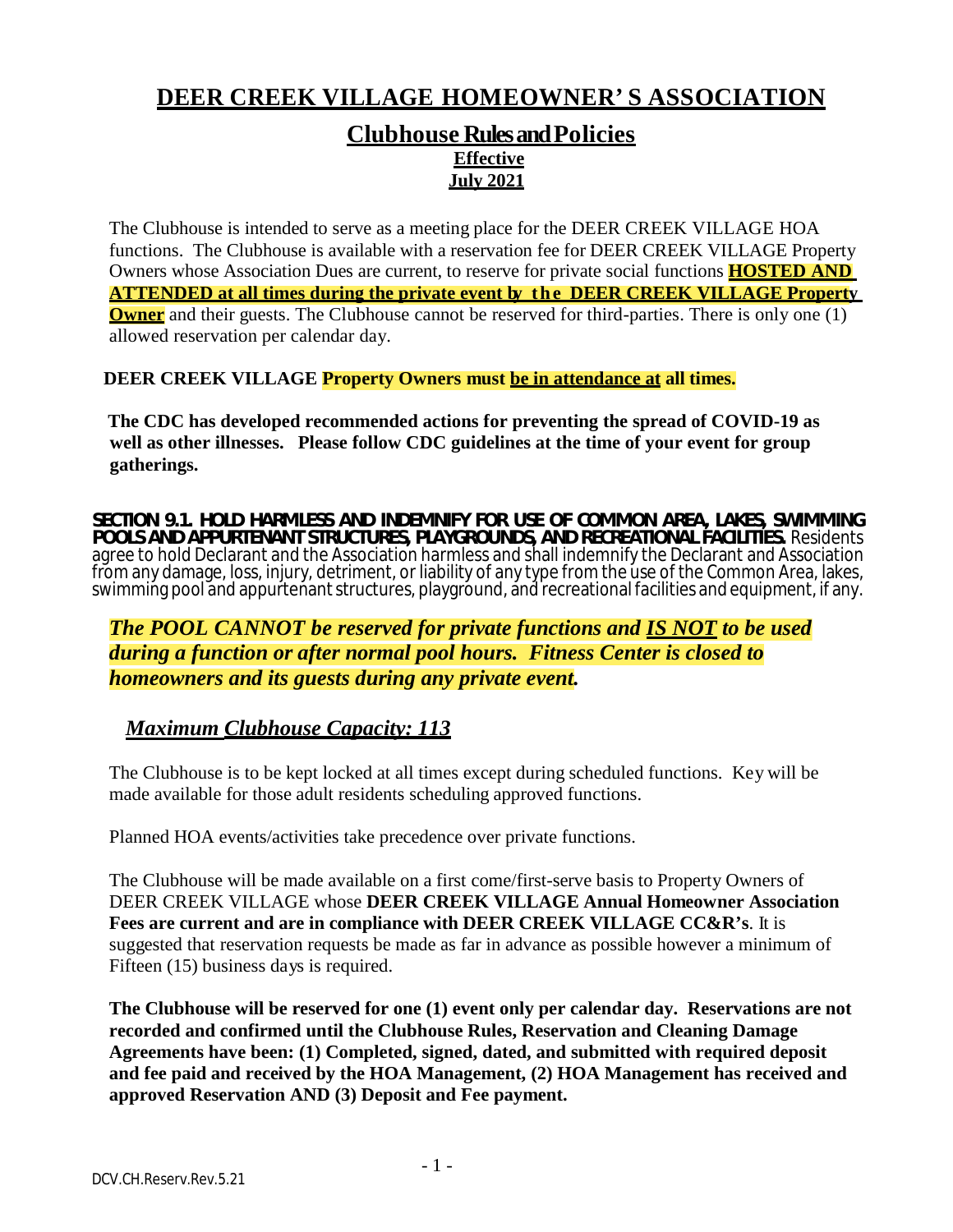### **Clubhouse Reservations:**

**Contact the DEER CREEK VILLAGE HOA management via email LeahW@neighborhoodsplus.com, to determine if date and time for a reservation is available. If available, a Clubhouse Reservation Agreement and the Clubhouse Rules will be emailed to you.**

**The Clubhouse Rules, Reservation, Cleaning/Damage Agreements must be completed, signed, and submitted to the DEER CREEK VILLAGE HOA a minimum of fifteen (15) business days before the requested date and the deposit must be submitted and received at same time. Any deposit not received with the reservation form will not be accepted.**

The items on the top of the form under Reservation Information are to be completed in detail for all functions. Be specific, please. Just writing the word "party" for specific purpose is not adequate.

**A \$140.00 Reservation Deposit and \$60.00 Non-Refundable User Fee needs to be 2 separate payments per calendar day of event must accompany all reservation**s. **Payment by Check or Money Order will be accepted from the Host Primary DEER CREEK VILLAGE Homeowner Only and should be made payable to the DEER CREEK VILLAGE HOA at NSC 1326 Fretz Dr Edmond, OK 73003.** The \$140.00 Reservation Deposit per calendar day of event will be refunded within 30 days following the event and final inspection if the cleaning standards have been met according to the checklist. *Anyone who reserves the clubhouse but wants to cancel the reservation must notify the clubhouse committee no later than Seven (7) days prior to the event either in writing or by e-mail. If the cancelation is not received Seven (7) days prior to the event, the homeowner will not receive a refund of the \$140.00 Deposit. The \$60.00 User Fee is non-refundable.*

Any specific questions concerning cleaning, hours, use of extra tables, chairs, etc. should be directed to the HOA management at the time the reservation is made. *The HOA management will not be available to go to the Clubhouse on last minute notice to answer questions, provide keys, etc.* Keys will be given to the DEER CREEK VILLAGE Homeowner making the reservation when making the payment at NSC office the keys will be available to pick up the day before your event is scheduled.

**DEER CREEK VILLAGE HOA Contact**: **Neighborhood Services** You will then return the key to Neighborhood Services after the event, your security deposit will be returned after HOA board gives NSC permission.

*The Clubhouse is to be used for homeowner private social purposes only. The clubhouse is not to be used for any activity which would yield personal monetary gain or for any outside organization's meetings*.

Due to the size of the Clubhouse and the proximity of homes, careful attention must be paid to music and noise. At no time, should the sounds of a gathering be heard outside of the Clubhouse building:

> After guests arrive, doors should remain completely closed (Do not prop doors open.) Guests should enter and leave functions by the front door in order not to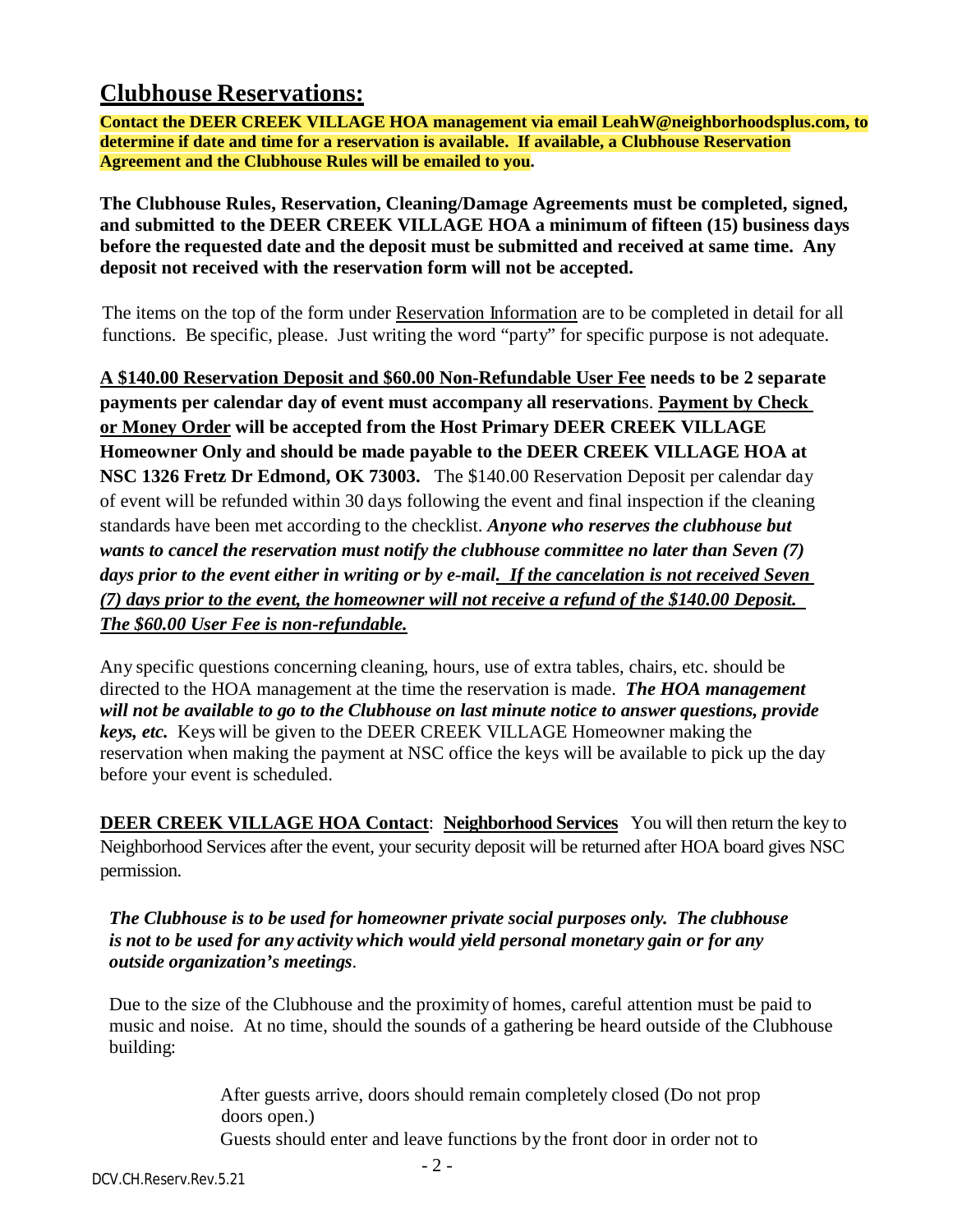disturb residents that reside around the Clubhouse. All evening functions must be over by 10:00 PM on weeknights and by 11:00 PM on Friday and Saturday nights, No Exceptions.

#### **NO Smoking or Vaping is permitted inside the Clubhouse. The Fitness Center is Not to Be Accessed or Used by any Guest(s) during event.**

The DEER CREEK VILLAGE Homeowner reserving the Clubhouse will assume full responsibility for any and all accidents, illnesses or claims that may arise as a result of any accident or for any other reason in connection with the private social event for lease of the Clubhouse by said homeowner. The said homeowner shall agree to the hold harmless contained in the Rental Agreement to which these rules are attached.

Clubhouse Rules & Policies will be emailed to you with the Reservation Agreement.

# **BEFORE THE FUNCTION:**

The Cleaning Checklist and Post Cleaning Checklist will be emailed to you when your reservation has been confirmed. The DEER CREEK VILLAGE Homeowner will sign the Pre-Function Clubhouse approval notice and Homeowner will need to return the key and Cleaning Checklist to Leah Warden at NSC.

### **FOLLOWING THE FUNCTION:**

The Checklist for Cleaning is to be completed when the Homeowner's function is over. This checklist along with the key should be returned to Leah Warden at NSC no later than 9 AM the day following the event. Leah will use the same checklist to verify that the premises are left appropriately clean. In the event any of the items on the cleaning checklist are unsatisfactory, the Reservation Deposit will be forfeited.

Should any Homeowner or guest using the Clubhouse damage, destroy or lose any of the property therein, the host Homeowner will be **fully** responsible for the entire cost of replacement and repairs. In the event the entire cost of replacement and repairs is not paid, then a lien will be filed on the host Homeowner's home.

The host Homeowner is responsible for all clubhouse keys until they are returned the day after the event to Leah at NSC.

The Reservation Deposit will be returned to the host homeowner/ resident under the following conditions:

The Clubhouse is cleaned and left in an acceptable condition by 9 AM on the day following the event.

Every item on the checklist for cleaning is completed and the checklist and keys have been returned to NSC by 9 AM on the day following the event.

All conditions of the Clubhouse Reservation Agreement have been met.

The Reservation Deposit will be returned within 30 business days from the day following the event